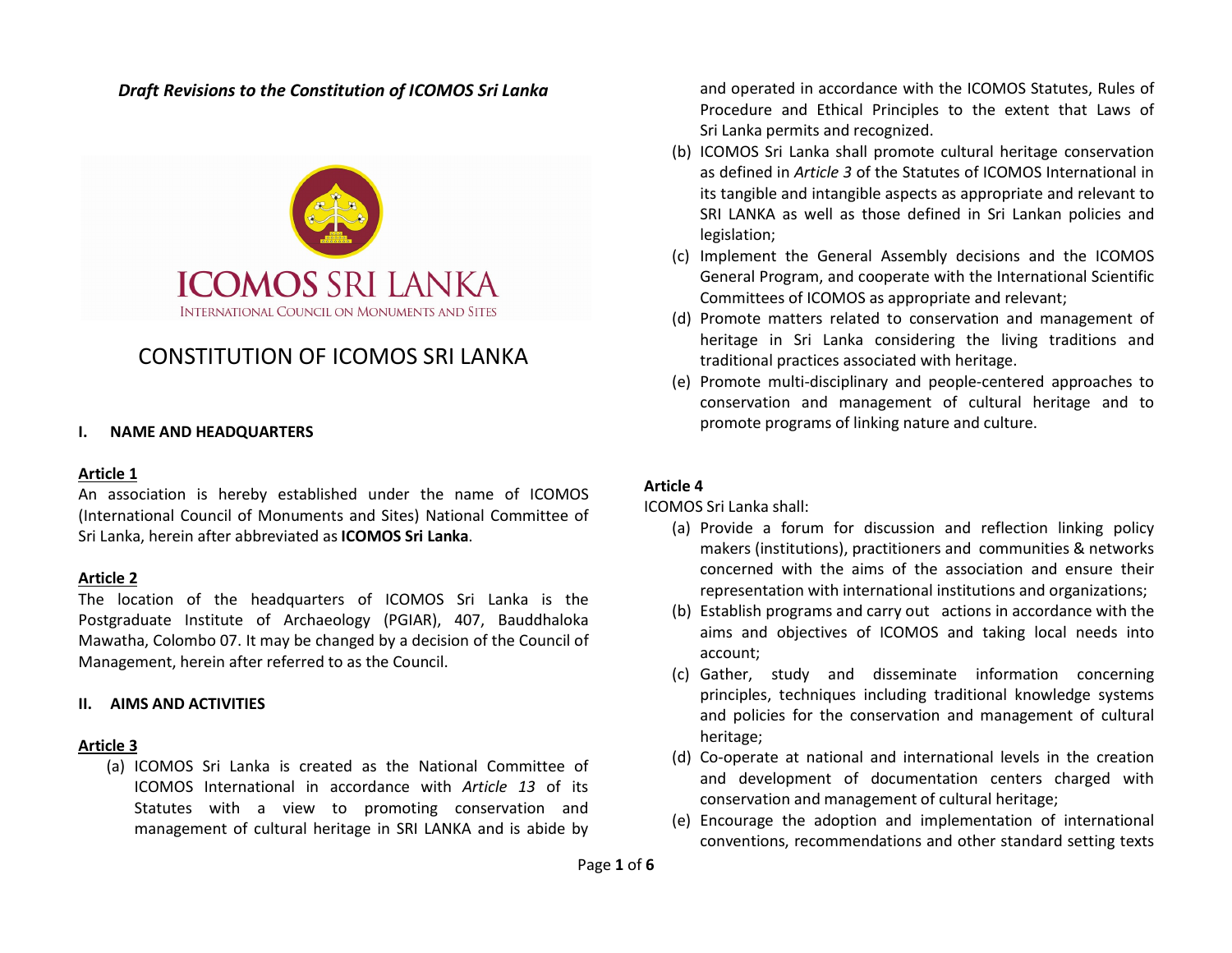concerning conservation and management of cultural heritage as appropriate and relevant;

- (f) Co-operate in the preparation of training programs in conservation and management of cultural heritage;
- (g) Provide institutional advice and organize training programs;
- (h) Manage technical assistance projects related to conservation and management of cultural heritage;
- (i) Establish and maintain close co-operation with international organizations such as UNESCO, the International Centre for the Study of the Preservation and Restoration of Cultural Property (ICCROM, Rome), regional centers sponsored by UNESCO, IUCN and other international or regional institutions and organizations pursuing similar goals and with national organizations such as the Department of Archaeology, Central Cultural Fund, Department of National Museum, Galle Heritage Foundation, Urban Development Authority, Department of National Physical Planning, National Trust – Sri Lanka, and other national and local institutions and organizations involved with similar goals ;
- (j) Serving as an Advisory Body to the Government of Sri Lanka on heritage related matters as and when requested;
- (k) Provide advice on and support the implementation of the Convention Concerning the Protection of the World Cultural and Natural Heritage, or 'World Heritage Convention', adopted by UNESCO in 1972 as one of the Advisory Bodies Listed;
- (l) Maintain regular links with ICOMOS Secretariat in Paris for providing necessary information, funding and other logistics;
- (m) Linking and promoting national programs for heritage and sustainable development.

(n) Undertake and carry out research, documentation, conservation and or provision of expertise services by entering into contracts with the Government or any other organization.

### III. MEMBERSHIP

### Article 6

- (a) ICOMOS Sri Lanka shall be composed of five categories of members: Life Members, Individual Members, Associate Members, Institutional Members, Honorary Members and Student Members.
	- i.Life Membership shall be open to existing life members appointed under the preceding constitution. The Life Members will have voting rights, as well as to become international members of ICOMOS and to be elected to the Council. ;
	- ii. Individual Membership shall be open to any individual engaged in the conservation and management of cultural heritage as per the criteria developed by the Council. Individual Members will have voting rights, as well as to become international members of ICOMOS and to be elected to the Council;
- iii. Associate Membership shall be opened to individuals who will support the activities of ICOMOS Sri Lanka as per criteria developed by the Council. Associate members do not have voting rights;
- iv. Institutional Membership shall be open to any Institutions engaged in conservation and management of cultural heritage, institutions which own, or have in their charge heritage places and institutions which devote all or part of their activity to one or more of the objectives of ICOMOS Sri Lanka, as per the criteria developed by the Council. Institutional Members will have the voting rights, and to be elected as Council Members as defined in article 8.
- v. Honorary Membership shall be conferred at an AGM as recommended by the Council, upon individuals who have rendered distinguished services to ICOMOS Sri Lanka and or in the field of conservation and management of cultural heritage. Honorary members do not have voting rights;
- vi. Student Membership shall be conferred to students following a formal training/ academic course related to, at a recognized university or any other institution acceptable to the Council and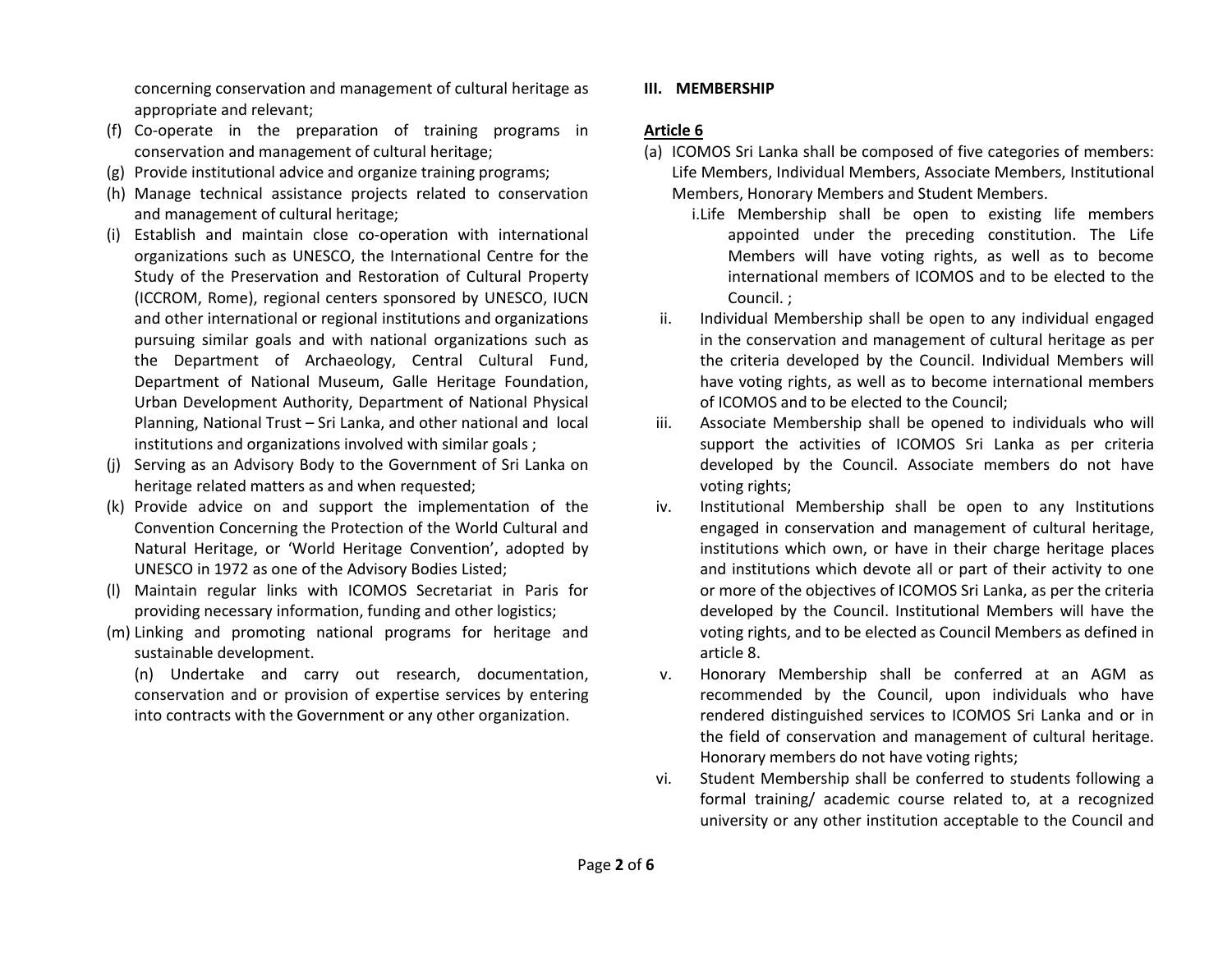as per the criteria developed. Student Members do not have the voting rights;

- vii. Special Observers are welcomed from the Department of Archaeology, Central Cultural Fund, Department of National Museum, Urban Development Authority, Department of National Physical Planning, or any other institution as decided by the Council to attend the Meetings of the Council and the Annual General Meeting.
- viii. All Past Presidents of ICOMOS Sri Lanka are also welcome to attend the Council Meetings as observers or advisors as and when it requires and do not have voting rights.
- (b) Except the Honorary Members and Observers, other categories of members shall pay an annual fee as proposed by the Council and approved by the General Body at a General Meeting. Dues for the Individual Members shall include the international fee as decided by the ICOMOS International from time to time. Fee shall be paid before 1st January each year. Current Fees for each category are given under Article 14(a) and 14(b)
- (c)The current Life Members will continue to exist with the adoption of this constitution which will come to effect with the adoption of the current revisions. Life Members are required to pay only the international component of the fee as decided by the ICOMOS International from time to time. The life membership will not be offered in the future.
- (d) In order to gain the international memberships and to receive relevant benefits, annual fee as defined by ICOMOS international shall be paid by all Life Members and Individual Members with effect from 2021.

## Article 7

A member of ICOMOS Sri Lanka shall cease to be a member:

- (a) If the member concerned resign at the end of the Calendar year after having given written notice to that effect three months in advance, and after having paid his dues up to the current year.
- (b) If the member be formally struck off the register by the Council for non-payment of dues or any other cause.

## IV. GOVERNANCESTRUCTURE

## Article 8

## The Governance Structure of ICOMOS Sri Lanka consists of

- (a) The General Body of ICOMOS Sri Lanka. General Body is supreme and composed of all the categories of members mentioned in Article 6 and its duties are prescribed in Article 9. General Body will elect the Council of Management (referred to as the Council) at its Annual General Meeting to be held as per Article 11.
- (b) The Council of the ICOMOS Sri Lanka shall be elected by the General Body of ICOMOS Sri Lanka

The Council of ICOMOS Sri Lanka shall be composed of:

# (a) Office bearers

President Senior Vice President Vice President Immediate Past President Honorary Secretary Assistant Secretary Treasurer

Assistant Treasurer

(b) Member in Council – (10 members)

# (c) Terms of office:

- i. The Office Bearers shall hold the office for a period of three years
- ii. The Council members shall hold the office for a period of one year and are eligible to re-elect.
- iii. The President shall be the person who held office as Senior Vice President at the time of election of office bearers.
- iv. If any member of the Council resigns or declared as deceased the rest of the members of the Council of Management will decide the appointment of such vacant position until the next Annual General Meeting.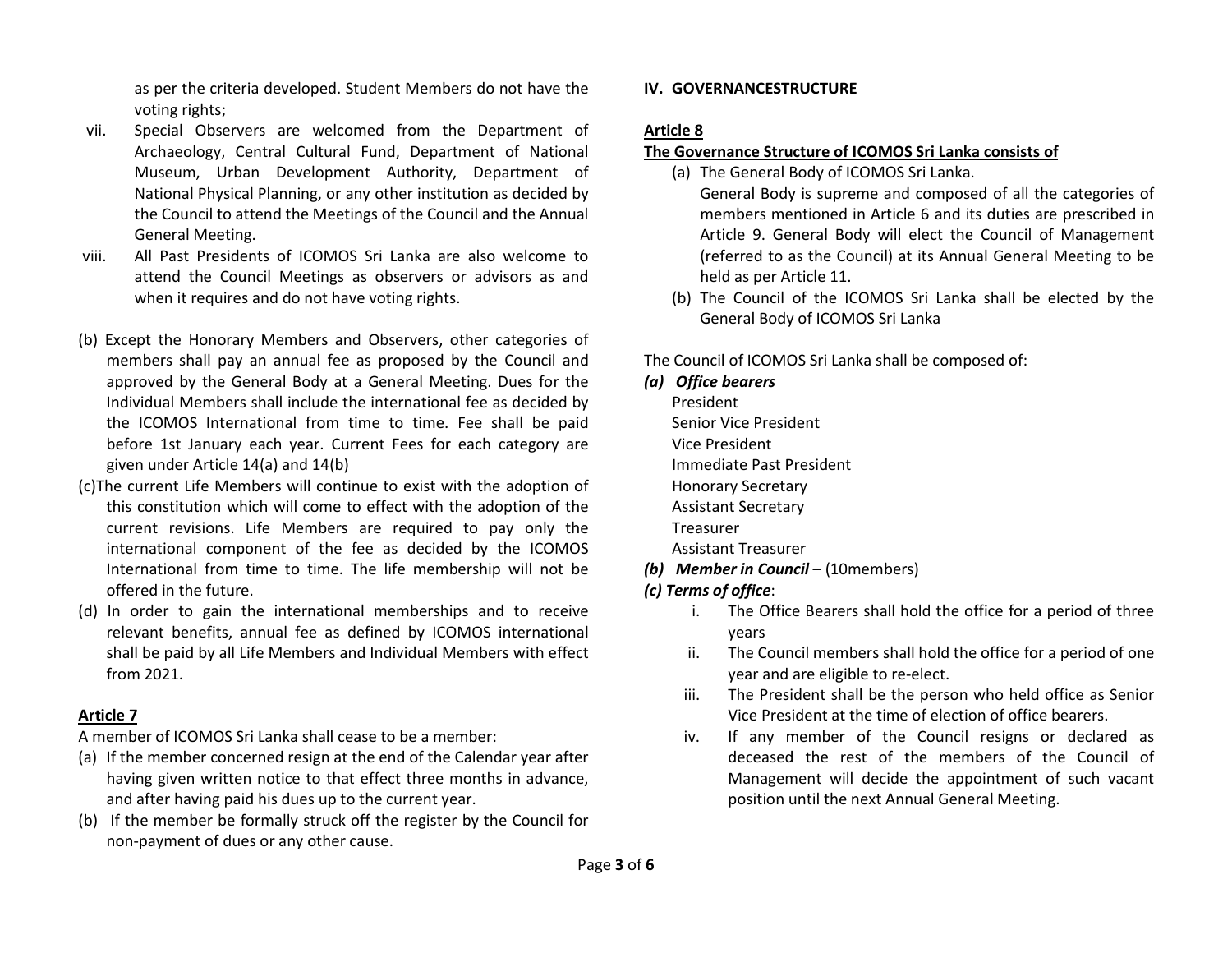## Article 9 **Duties**

Members shall be the sovereign body of the ICOMOS Sri Lanka. The Membership shall meet at least once a year at the Annual General Meeting and exercise its duties; as provided by the constitution.

### (a) Duties of the General Body

- (i) Provide general directions and policies to ICOMOS Sri Lanka in furthering its objectives
- (ii) Elect the Council
- (iii) Adopt the annual report and accounts
- (iv) Decide on annual fee (on the recommendation of the Council)
- (v) Elect Honorary Members (on recommendation of the Council)
- (vi) Give awards
- (vii) Authorizes Council to enter into contracts with other parties by a decision of the Council addressing the matter.

## (b) Duties of the Council

- (i) The President of ICOMOS Sri Lanka shall preside over the Council and the General Assembly.
- (ii) The Senior Vice President shall assist or take the place of the President in his absence. He shall assist the President in representing ICOMOS Sri Lanka and furthering its activities. In this connection the President may delegate powers to him. Senior Vice President shall be the returning officer if voting takes place at a General Assembly
- (iii) A pro tem chairperson will be appointed from among the members present to hold meetings of the Council when President, Senior Vice President and Vice President is absent or unable to attend.
- (iv) The Secretary is in charged with the direction and operations of the Secretariat in accordance with the policy guidelines and decisions of the Council of ICOMOS Sri Lanka. Assistant Secretary

may assist the Secretary. Secretary shall prepare the annual report of activities to be submitted at the Annual General Meetings.

- (v) The Treasurer is responsible for the financial affairs of ICOMOS Sri Lanka and shall prepare financial reports and draft budgets and submit audited accounts for the period  $1<sup>st</sup>$  January –  $31<sup>st</sup>$ December of each year to be submitted at the Annual General Meetings. The treasure shall authorize expenditure according to the instructions of the Council and make payments.
- (vi) It is the responsibility of the Secretary to place the common seal of ICOMOS Sri Lanka on authoritative documents in front of the President.
- (vii)The President and the Secretary jointly will enter into contracts with other parties in the name Association of ICOMOS Sri Lanka.

# (c) Duties of Past Presidents

- (i) Attend Council meetings as observers with no voting rights.
- (ii) Act as advisors on matters referred as provided.
- (iii) The Immediate Past President shall convene and preside over the advisory Body and shall propose their agenda on matter/s referred to Past Presidents by the Council
- (iv) The College of Past Presidents will advise on any or all the Matters referred to them directly by the President or the Council of Management. The General Body may also refer matters for advice with the concurrence of the council or President or directly by giving acceptable reasons for inability to obtain the concurrence from the President or council to do so.

## V. MEETINGS

# Article 10

- (a) The Council shall meet at least once in every three months.
- (b) An extraordinary meeting of the Council shall be summoned by the Honorary Secretary if directed by the President and upon receipt of a written requisition signed by at least four members of the Council within seven days upon receipt of such request.
- (c) The Quorum for a meeting of the Council shall be five members.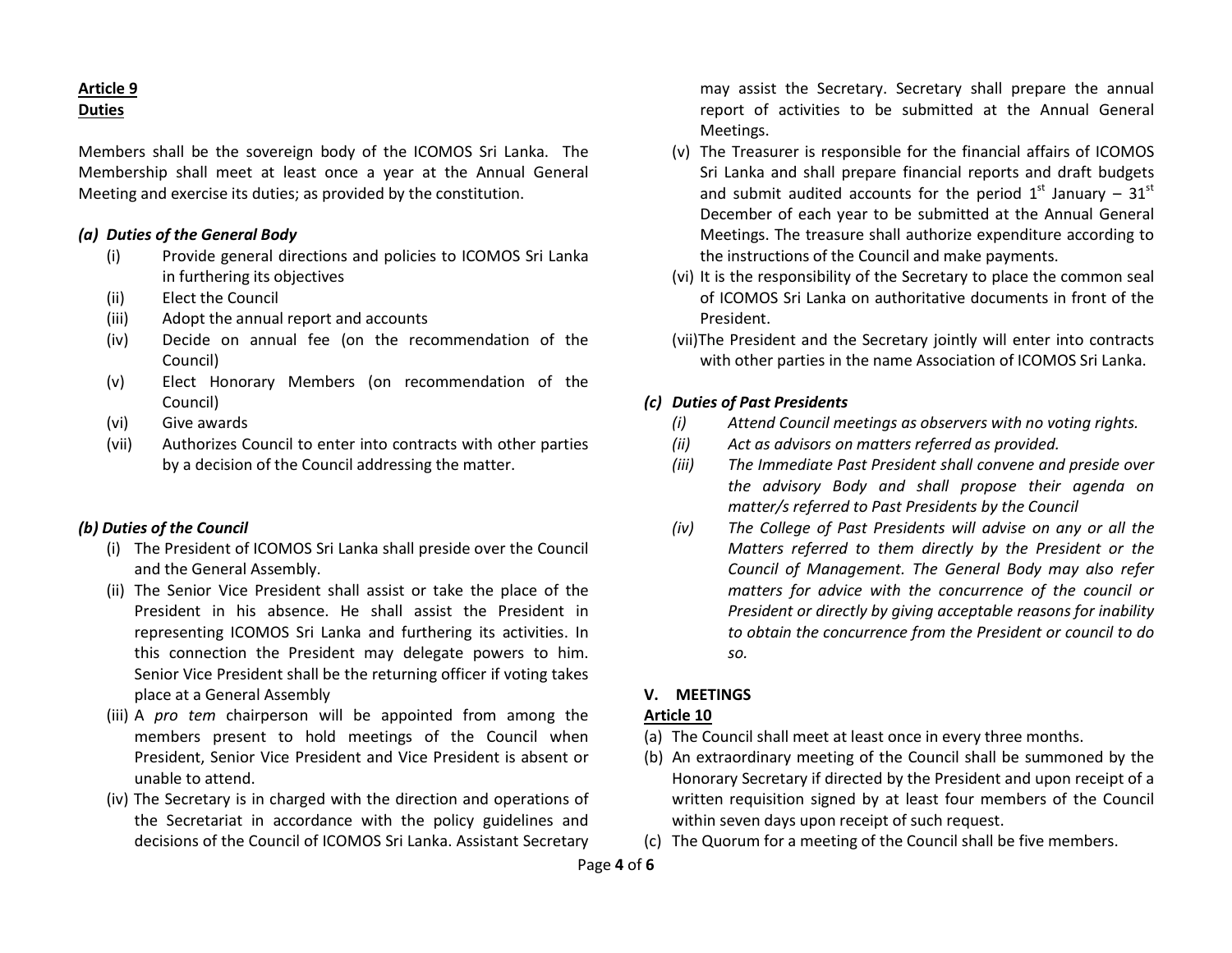### Article 11

- (a) The Annual General Meeting of the General body of ICOMOS, Sri Lanka shall be convened not later than  $31<sup>st</sup>$  March of the subsequent year.
- (b) Due notice for this meeting shall be given 30 days prior to the date fixed for the meeting.
- (c) Notice of resolutions if any shall be registered with the Secretary 7 days prior to the date fixed for the meeting.
- (d) The Agenda for the Annual General Meeting shall include the following:
	- (i) Election of Office Bearers and Council members
	- (ii) Adoption of the Secretaries' Report and audited statement of accounts for the preceding year.
	- (iii) Any other business of which due notice has been given.
- (e) No member shall be entitled to vote unless all fees and subscriptions due from the member in respect of that calendar year have previously been paid.
- (f) Voting shall be by secret ballot
- (g) Senior Vice President shall act as the person responsible for conducting the election with the help of members appointed by him who are not contestants. His decision on the nominations and the results would be final and conclusive.
- (h) Nominations for vacant posts in the Council should be invited from the General Body of ICOMOS Sri Lanka together with notice of the Annual General Meeting and all nominations shall receive by the Hony. Secretary 14 days prior to the date of the meeting and the Hony. Secretary shall inform the membership of the nominations.
- (i) If no nominations have been received for any post, the Council holding office will nominate persons to hold any post which are vacant.
- (j) The Council reserves the right either to nominate or request the General Membership attending the Annual General Meeting to nominate any position that have not received any nominations.
- (k) The quorum for a meeting of the Annual General Meeting of ICOMOS Sri Lanka shall be  $1/3^{rd}$  of the total membership.
- (l) If the quorum is not fulfilled at the time stipulated in the notice the President will adjourn the meeting for 30 minutes. If the quorum is

not fulfilled during the 30minutes the President will re-convene the meeting after the 30minutes and the total membership present at the time of meeting will be considered as the quorum.

(m) In an unfortunate event of office bearers not organizing the General Body on time, 20 members can organize a meeting and elect temporary office bearers (function till the next AGM) and continue with the function of ICOMOS Sri Lanka and hold the next AGM on due time.

### Article 12

The Financial year of the Institute shall be from the  $1<sup>st</sup>$  day of January to the  $31<sup>st</sup>$  day of December.

### Article 13

- (a) A Special General Meeting (SGM) of the General Body shall be summoned by the Hony. Secretary if directed by the President or upon receipt of a written requisition signed by at least five (15) members, to consider any matter specified by the President or in such requisition.
- (b) At least 3 days' notice shall be given to all members of the date, time and venue of such meetings, and the nature of the business to be transacted thereat.
- (c) The Quorum for a meeting of the Special General Meeting of ICOMOS Sri Lanka shall be  $1/4^{th}$ of the total membership.
- (d) If the quorum is not fulfilled at the time stipulated in the notice the President will adjourn the meeting for 15 minutes. If the quorum is not fulfilled during the 15minutes the President will re-convene the meeting and the total membership present at the time of meeting will be considered as the quorum.

# VI. SUBSCRIPTIONS

## Article 14

(a) The amount of Subscriptions shall be decided by the General Body of ICOMOS Sri Lanka at an AGM or SGM on the recommendations provided by the Council.